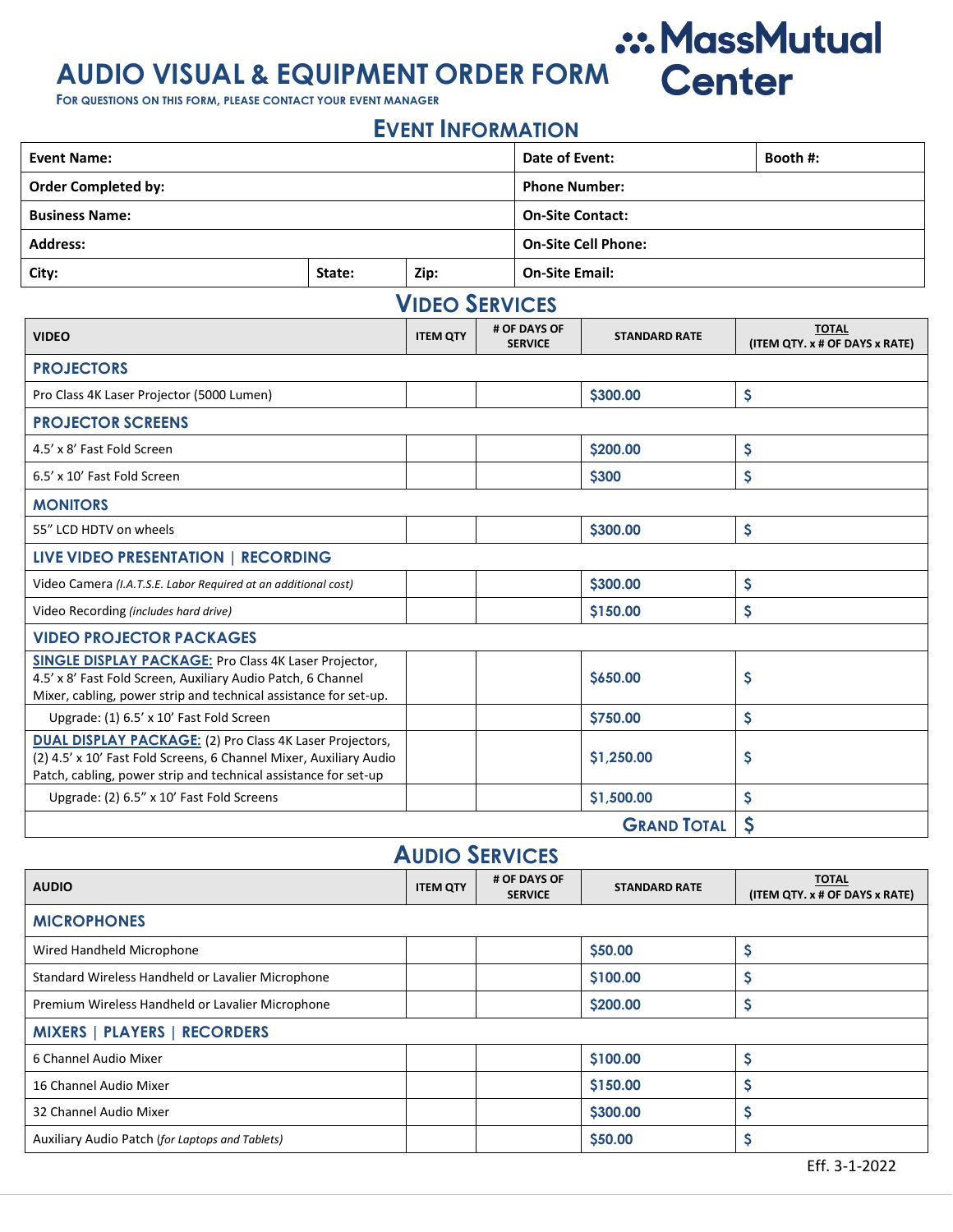## .:. MassMutual **AUDIO VISUAL & EQUIPMENT ORDER FORM**

**FOR QUESTIONS ON THIS FORM, PLEASE CONTACT YOUR EVENT MANAGER**

| <b>SPEAKERS</b>                                                                                                    |                      |  |
|--------------------------------------------------------------------------------------------------------------------|----------------------|--|
| House Speakers - Patch Fee                                                                                         | \$100.00             |  |
| Powered 15" Speaker, 1000 Watt                                                                                     | \$200.00             |  |
| Add-On: Subwoofer, 18"                                                                                             | \$250.00             |  |
| <b>SOUND ENHANCEMENT PACKAGE:</b><br>Dual 15" 1000 Watt Speakers, Premium Wireless Microphone &<br>6 Channel Mixer | S650.00              |  |
|                                                                                                                    | <b>GRAND TOTAL S</b> |  |

#### **MEETING ROOM ACCESSORIES**

| <b>MEETING ROOM ACCESSORIES</b>                | <b>ITEM QTY</b> | # OF DAYS OF<br><b>SERVICE</b> | <b>STANDARD RATE</b> | <b>TOTAL</b><br>(ITEM QTY. x # OF DAYS x RATE) |  |  |  |
|------------------------------------------------|-----------------|--------------------------------|----------------------|------------------------------------------------|--|--|--|
| <b>FLIPCHARTS &amp; WHITEBOARDS</b>            |                 |                                |                      |                                                |  |  |  |
| <b>Standard Flipchart with Markers</b>         |                 |                                | \$35.00              | \$                                             |  |  |  |
| <b>Additional Paper Pad</b>                    |                 |                                | \$18.00              | \$                                             |  |  |  |
| Post-It Flipchart with Markers                 |                 |                                | \$50.00              | \$                                             |  |  |  |
| Additional Post-it Paper Pad                   |                 |                                | \$30.00              | \$                                             |  |  |  |
| <b>EASELS &amp; SIGN HOLDERS</b>               |                 |                                |                      |                                                |  |  |  |
| Signage Easel, A-Frame Style                   |                 |                                | \$10.00              | \$                                             |  |  |  |
| Free Standing Sign with 11" x 17" Paper Insert |                 |                                | \$10.00              | \$                                             |  |  |  |
| Table Number Stand (No F&B)                    |                 |                                | \$1.00               | \$                                             |  |  |  |
| <b>LECTERNS</b>                                |                 |                                |                      |                                                |  |  |  |
| <b>PLASTIC LECTERN</b>                         |                 |                                | \$50.00              | \$                                             |  |  |  |
| TABLE NUMBER STAND (NO F&B)                    |                 |                                | \$200.00             | \$                                             |  |  |  |
| <b>MISCELLANEIOUS</b>                          |                 |                                |                      |                                                |  |  |  |
| Power Strip                                    |                 |                                | \$10.00/DAY          | \$                                             |  |  |  |

#### **LIGHTING & RIGGING SERVICES**

| <b>LIGHTING &amp; RIGGING</b>                                         | <b>ITEM QTY</b> | # OF DAYS OF<br><b>SERVICE</b> | <b>STANDARD RATE</b> | <b>TOTAL</b><br>(ITEM QTY. x # OF DAYS x RATE) |  |  |
|-----------------------------------------------------------------------|-----------------|--------------------------------|----------------------|------------------------------------------------|--|--|
| <b>LED COLORED ACCENT LIGHTING</b>                                    |                 |                                |                      |                                                |  |  |
| Wireless Wedge                                                        |                 |                                | \$50.00              | \$                                             |  |  |
| Par Can                                                               |                 |                                | \$100.00             | \$                                             |  |  |
| Bar Wash                                                              |                 |                                | \$200                | \$                                             |  |  |
| <b>STAGE LIGHTING</b>                                                 |                 |                                |                      |                                                |  |  |
| 13' Lighting Tree (Lights required at an additional cost)             |                 |                                | \$100.00             | \$                                             |  |  |
| Ground Supported Truss System                                         |                 |                                | \$1,000.00           | \$                                             |  |  |
| Stage Wash Par Can                                                    |                 |                                | \$50.00              | \$                                             |  |  |
| Gobo Spotlight                                                        |                 |                                | \$125.00             | \$                                             |  |  |
| Custom Gobo Logo/Text                                                 |                 |                                | \$300.00             | \$                                             |  |  |
| Follow Spotlight (I.A.T.S.E. Operator Required at an additional cost) |                 |                                | \$300.00             | \$                                             |  |  |